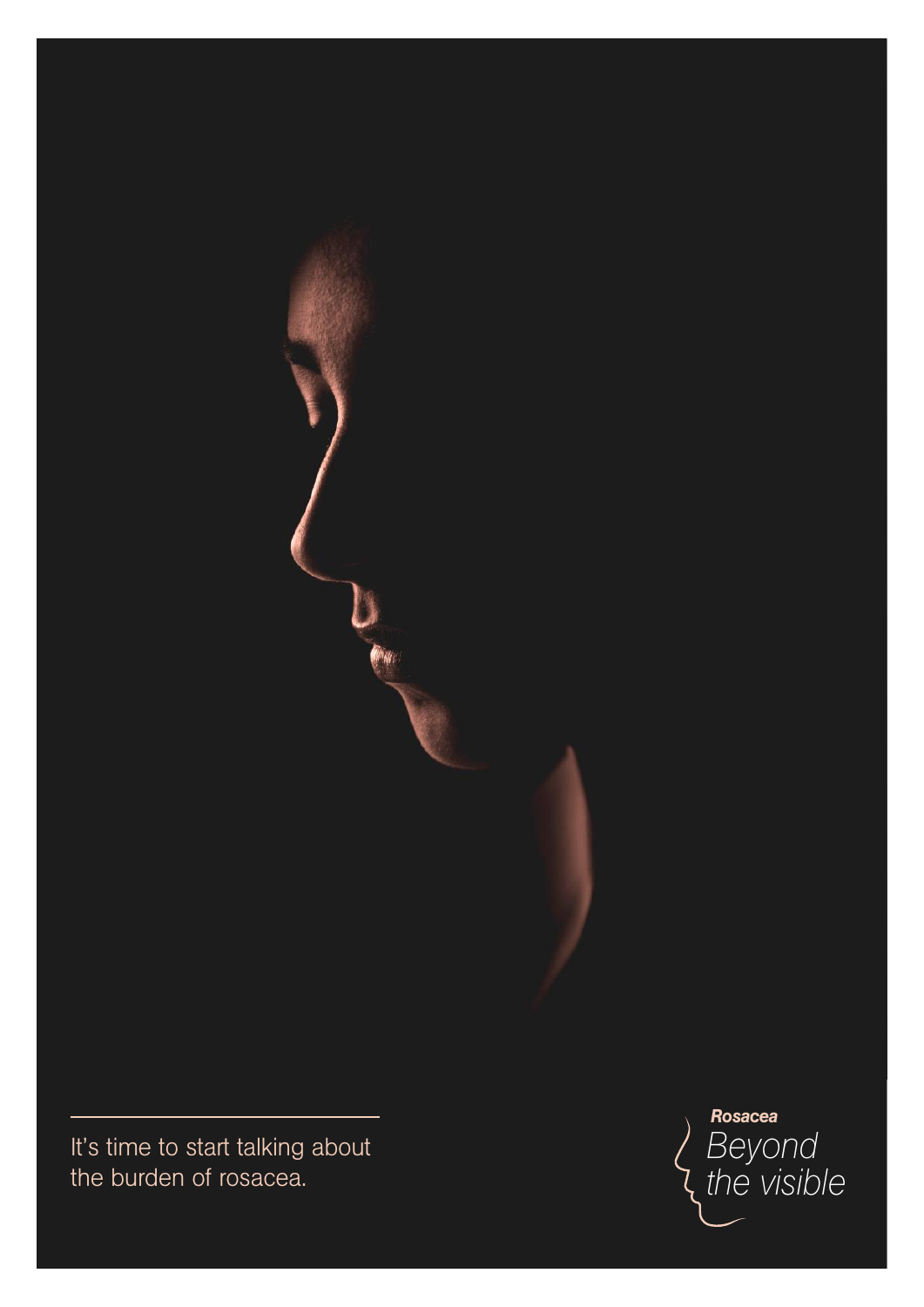

# **Contents**

| An open letter to doctors<br>treating rosacea                  | 3  |
|----------------------------------------------------------------|----|
| Why should we care about the<br>burden of rosacea?             | 4  |
| What does having rosacea<br>mean today?                        | 5  |
| Why are some people hesitant<br>to talk about burden?          | 7  |
| What does burden mean for<br>people with rosacea?              | 10 |
| How far does burden spread<br>in society?                      | 12 |
| Can aiming for 'clear' lighten<br>the burden of rosacea?       | 13 |
| What can we do to improve the<br>lives of people with rosacea? | 15 |
| Appendix                                                       | 17 |

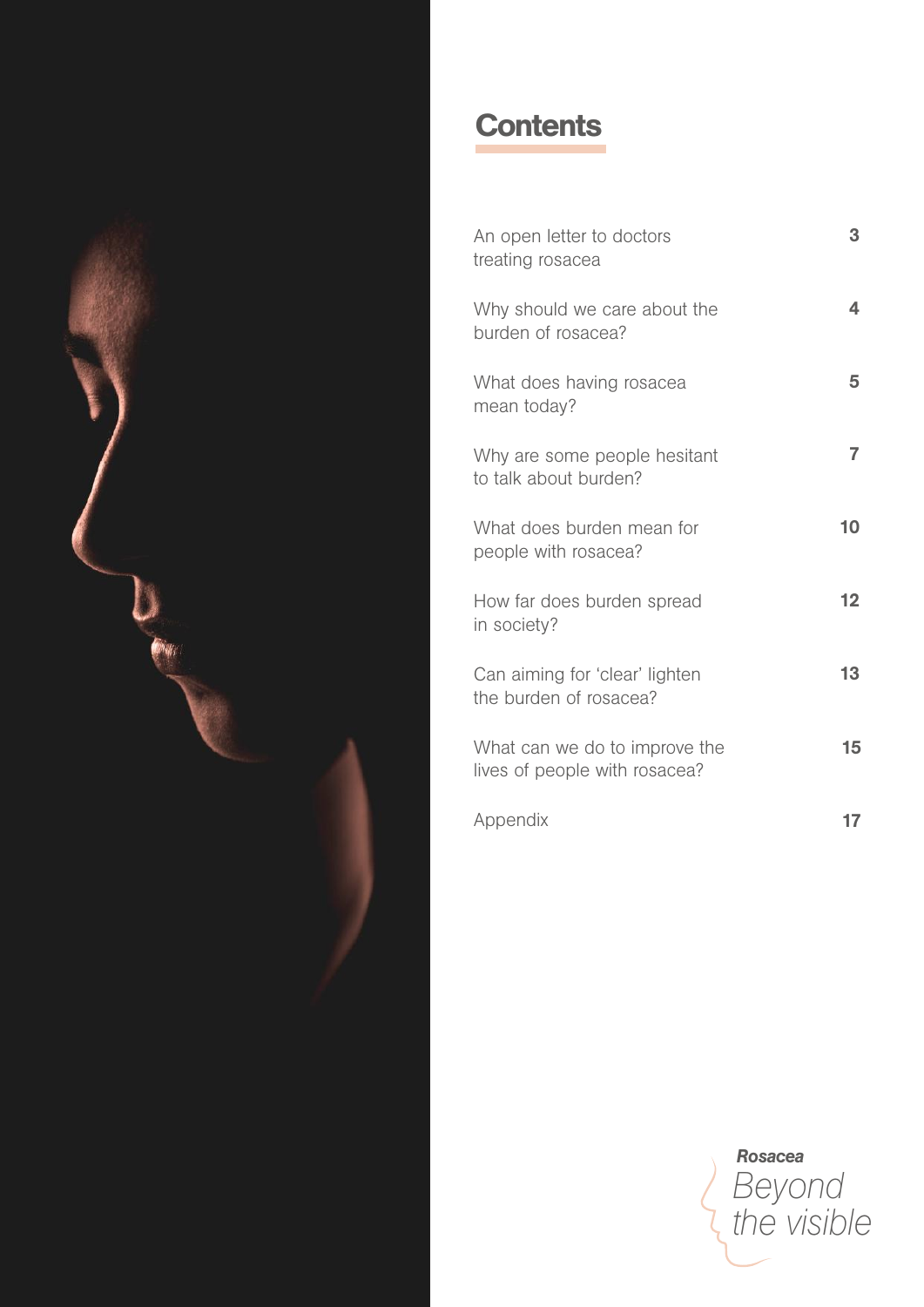## An open letter to doctors treating rosacea

#### Dear reader,

#### It's time to act on the burden of rosacea.

For more than a decade we have known that rosacea has the potential to harm many parts of *people's lives. Our skin is one of the primary ways we connect with those around us. Fairly, or unfairly, our faces are considered a representation of our inner selves. Is it any surprise then that people with rosacea can be very seriously affected?*

*People with rosacea can feel like they are stuck in an unwinnable situation - judged on their appearance, but also worried they will be blamed or viewed as superficial and overstating their symptoms if they seek help. We need to open the discussion surrounding the burden of rosacea and ensure people are comfortable talking about the impact this illness can have on their lives.*

*But beyond empathizing, we need to do everything we can to relieve their burden. This is where*  data from the new global survey of rosacea burden can help. Insights from this report may help *us move forward: from discussing rosacea burden in academic papers to addressing it in practice.* 

*To improve the situation, we must start by acknowledging the problem. If you have rosacea speak up, if you are a doctor - reach out. This isn't a futile conversation - together we may be*  able to improve outcomes. The question of whether people are happy with their current treatment *naturally follows a discussion about the burden of rosacea. We have many more therapies now compared to a decade ago. To help us find the right fit, we need to approach each person as an individual, in terms of their signs, symptoms and burden.*

*With a visible disease like rosacea, treatment satisfaction is based on how people see themselves. This means improvement, or even regulatory success defined as 'clear' (IGA 0) and 'almost clear' (IGA 1), may not be enough to relieve the burden on people's lives: 'clear' (IGA 0) should be considered the ultimate treatment goal. However, even when treatments work perfectly in getting someone to 'clear', it can take a while for a person's self-image to adjust to their new reality. It is vital to keep connected with people throughout their journey. Treatment goals in combination with a fast-acting treatment can encourage people to stick to their therapy and help them recognize their own progress.* 

*Although we can't yet promise 'clear' to all people, current treatments are now getting more people to 'clear', with combined therapy or even with monotherapy. By aiming for 'clear' (IGA 0) we can help free more people from their rosacea burden.* 

> *Take the time to start the conversation about the burden of rosacea and ensure that the treatment approach aims for 'clear' (IGA 0).*

#### Sincerely,

#### Dr. Jerry Tan

*Adjunct Professor, Western University, Windsor, Ontario, Canada*

#### Prof. Dr. Dr. Martin Steinhoff

*Chairman, Dept. of Dermatology Consultant Dermatologist, Director, Translational Research Institute, Hamad Medical Corporation, Weill Cornell University Qatar, Qatar University, Qatar* 

#### Dr. Anthony Bewley

*Barts Health, and Honorary Senior Lecturer, Queen Mary College of Medicine, University of London, London, UK*

#### Prof. Dr. Uwe Gieler

*Dept. of Dermatology and Clinic of Psychosomatic Medicine and Psychotherapy Justus-Liebig-University of Giessen, Germany*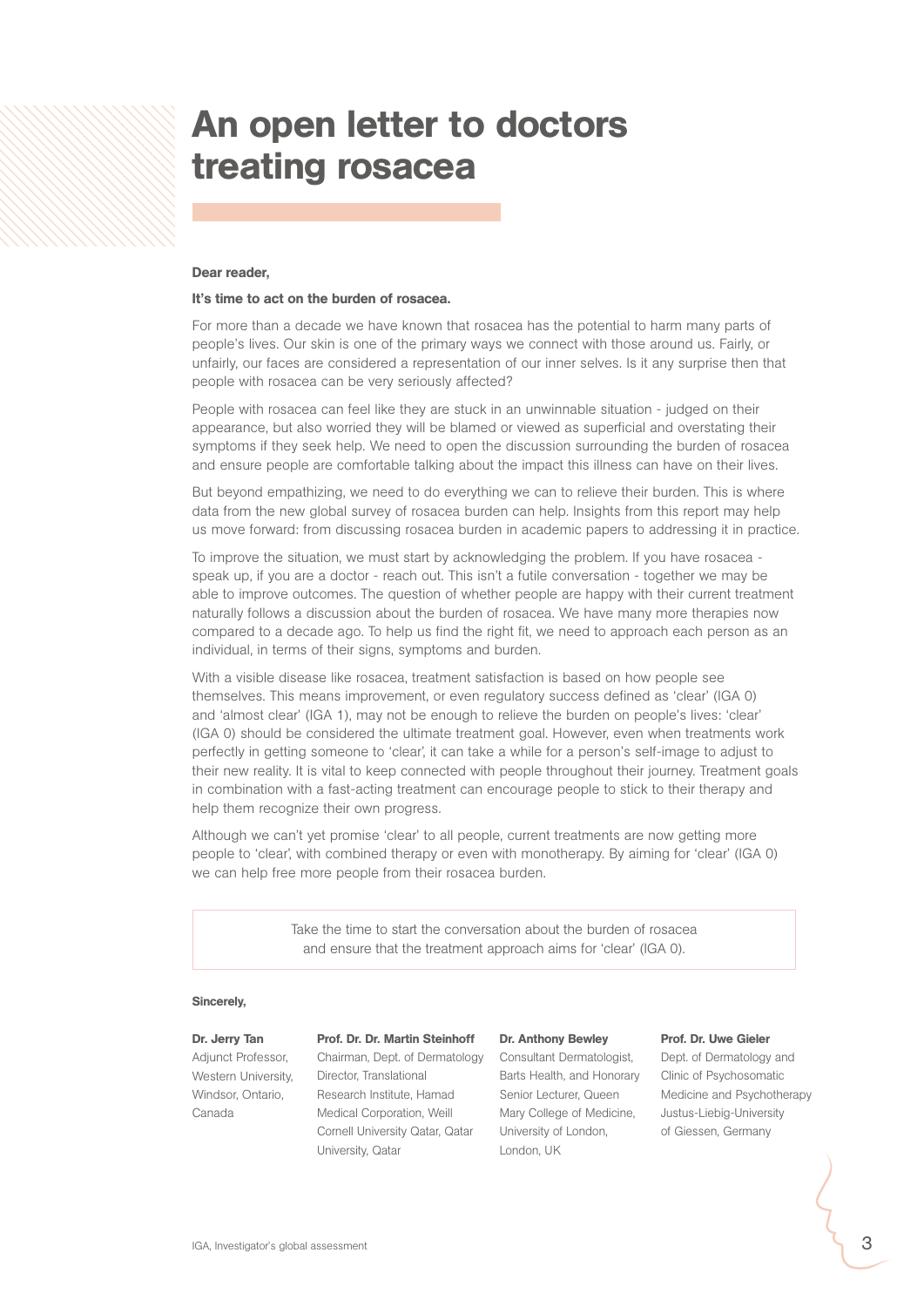I try not to look in the mirror and get<br>on with everyday life, then I look in t<br>mirror **and think I look terrible**. I d<br>get embarrassed talking to people.<sup>1</sup> on with everyday life, then I look in the mirror and think I look terrible. I do get embarrassed talking to people.<sup>1</sup>

#### What is different now?

*Our understanding of rosacea has changed dramatically over the last 10 years.2–7 New studies have led to discoveries from a cellular level, to the impact on each person's life: changing the way we think about rosacea and its effects.6–11 We now know that rosacea is a highly individual experience, and that people with rosacea do not fit neatly into the categories we previously used.6*

*Recently we have had a step forward, with a new treatment approach proposed by a global panel of experts.6 They suggest each person's treatment should be guided by their personal concerns and the individual combination of symptoms they have at the time.6,11,12 In this simple way we can tailor treatment to what matters most to each person.6,11,12*

*It is important to stress that a high burden may not always be caused by severe rosacea symptoms. As even a few symptoms can have profound effects on a person's life, we need to understand each person's burden* 



554 physicians and 710 patients completed the survey 6 different countries: France, Germany, Italy, UK, Canada and the US *before we make any decisons.4,6–8 However, understanding rosacea burden doesn't guarantee a straightforward way to relief.*

*As people who are 'almost clear' may still have a high burden of rosacea; recently the topic of redefining treatment goals has been raised. Having 'almost clear' rosacea means you still have visible symptoms. The difference between this and being 'clear' could mean the difference between having their disease visible to others and having control over who knows. For some people, anything less than 'clear' falls short of what they need.4 Although we cannot currently promise 'clear' to everyone, it may be more achievable than you might expect. Even the right monotherapy can get 1 in 3 people 'clear', and using the right combination of treatment is likely to bring even more people to 'clear'.2,13*

*Aside from the understandable desire for completely clear skin, achieving 'clear' has tangible benefits, such as giving people longer between flare-ups and improving their quality of life.4 We wanted to investigate whether 'clear' could provide similar benefits to the psychosocial burden of rosacea.* 

*A global survey was created to investigate the true extent of the burden of rosacea and evaluate whether aiming for 'clear' could lighten this burden.*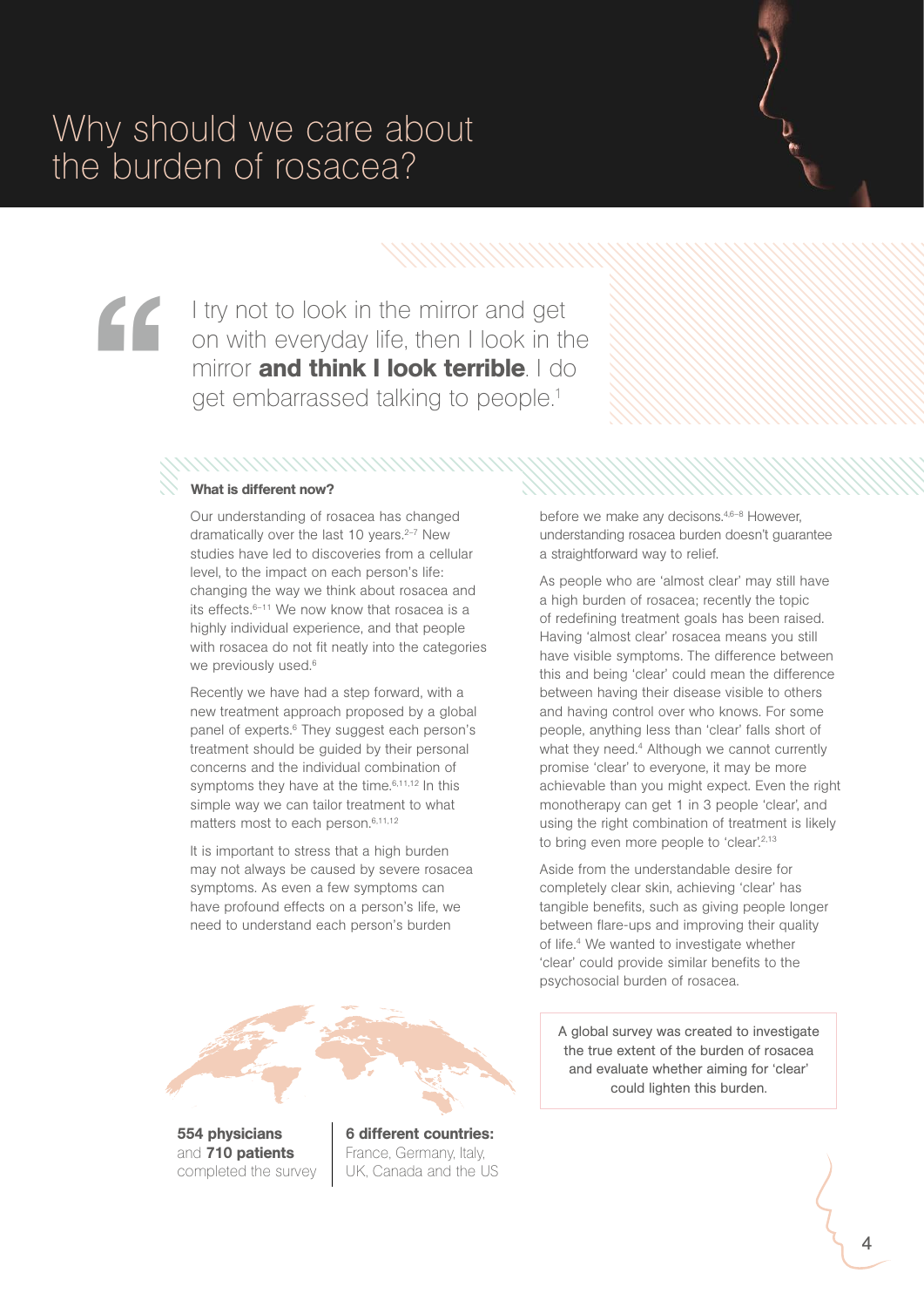# What does having rosacea mean today?

" Separate de la Caracción

Since I was a child my father had a big red nose, like an alcoholic, but he never, ever drank.<sup>1</sup>

### The problem with stereotypes

#### *Having rosacea often means you are automatically exposed to all kinds of assumptions, prejudice and stereotypes.10 But results from the global survey found that having rosacea doesn't mean you are a specific kind of person. In fact, there is no single 'typical' person with rosacea.*

*There are around two women for every man with rosacea. People with rosacea lived everywhere from cities to the countryside, and had a big variation in age: people responded across the entire range of the inclusion criteria 18*−*70 years old (average age was 44.5* ±*13.8).*

*No one can separate out their lives into separate boxes. As with any disease, rosacea has to be balanced with other demands from daily life: work/school, friends/family. Some people also have to deal with other medical needs on top of rosacea. The most common types were neurological, skin conditions, metabolic/endocrine, gastrointestinal/ autoimmune and allergic/respiratory.* 

*Rosacea's relationship with other illnesses is an ongoing topic at the moment. Interestingly, people with some conditions were more likely to have certain symptoms. The most striking case of this was seen in people with diseases of the musculoskeletal system and connective tissues, who had more skin sensations in the past 12 months (burning, stinging, itching or pain) than the total population (77% vs 55% p*≤*0.05) or any other specific condition.\**



### **Demographic**

Base: *Total patients (n=710)*



\*% of people with musculoskeletal system and connective tissues with skin sensations (burning, stinging, itching or pain) (77%) vs people suffering from other specific conditions p≤0.05: neurological (61%), cardiovascular (56%), metabolic/endocrine (57%), skin conditions (60%), gastrointestinal/autoimmune (58%), urinary (59%), opthalmologic (62%), allergic/respiratory (64%) Questions asked: S1. You are [male/female]. S2. How old are you? Q5. Which answer best describes your current residence? [Urban (city)/Suburban/ Rural]. Q7. Here is a list of conditions or complications. Please carefully read the list below and select all the conditions or complications you are currently experiencing. Please select all that apply.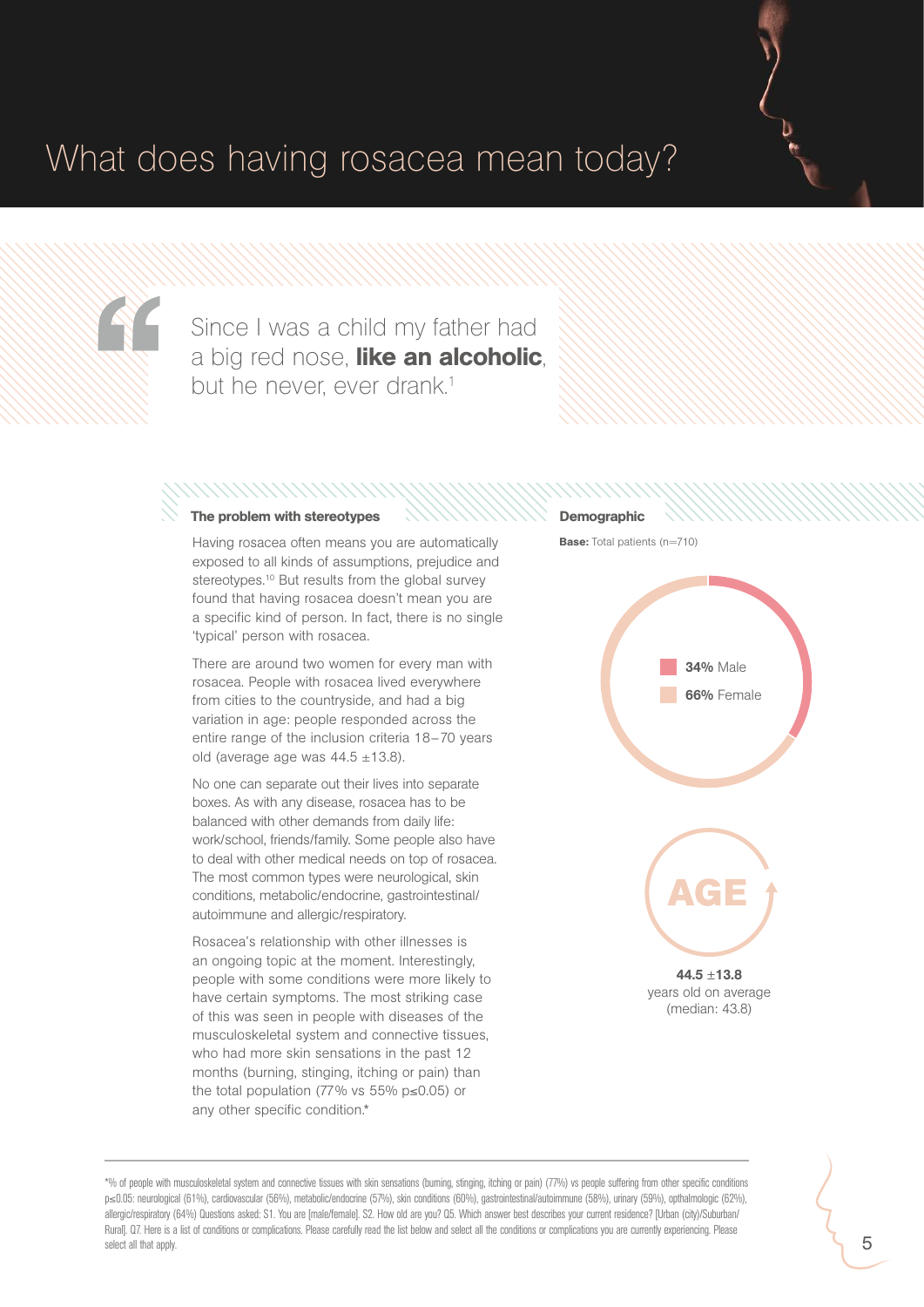#### The constant pressure of rosacea

*Misleading stereotypes can lead everyone astray, even doctors. Rosacea is known for its flare-ups, or peaks in symptoms. We saw this reflected in the survey responses, with 87% of people self-reporting that they suffer from flare-ups. But what may be surprising is that rosacea symptoms are a continual presence for most people. 59% of the people* taking our survey had constant symptoms without the relief of full remission, despite *multiple doctor visits during the last year and access to medical care. Even in the absence of flares 22% of people with rosacea report high discomfort due to symptoms.*

#### Severity of rosacea

Base: *Total patients (n=710)*



#### *NNNNNNNNNNNN* Surprisingly few people are 'clear' of rosacea

*Looking in the mirror and not seeing your disease can make a big difference to someone with rosacea. But only 14% of people with rosacea rated themselves as 'clear' of symptoms at the time of the survey. This decreased to only 1% of people with rosacea rating themselves 'clear' when they thought about the last year. Although the low number could be influenced by the fact that all people in the survey had 2 or more rosacea-related doctor visits in the last year, it is interesting to note that doctor's estimates of their 'clear' patients are similarly low (2%).*

*The percentage of people rating their disease as severe doubles when they rate it over the last year (9% vs 4% rated at time of survey). We should consider that the snapshot of people we see in clinic may lead us to underestimate the impact over time.* 

Number of people who experience flare-ups and/or constant symptoms

- **13%** Symptoms are nearly always *a flare-up present but do not experience flare-ups*
- **41%** Symptoms only present during **46%** *Symptoms are nearly always present a flare up*
- and worsen during a flare up 46% *Symptoms nearly always present*

Base: *Total patients (n=710)*

Questions asked: Q17. In general, would you say that your symptoms. . . Appear only when you have had a flare-up; Are nearly always present and worsen when you have a flare-up; Are nearly always present and you do not experience flare-ups (i.e. are almost consistently the same over time). Q26. Please assess how disturbing the symptoms you usually experience [during a flare-up/ between two flare-ups] are, using a scale from 0 to 10, where 0 means "not disturbing at all" and 10 "very disturbing". AQ24. Please choose the answer that best represents the severity of your rosacea. . . ? [In the past 12 months/today].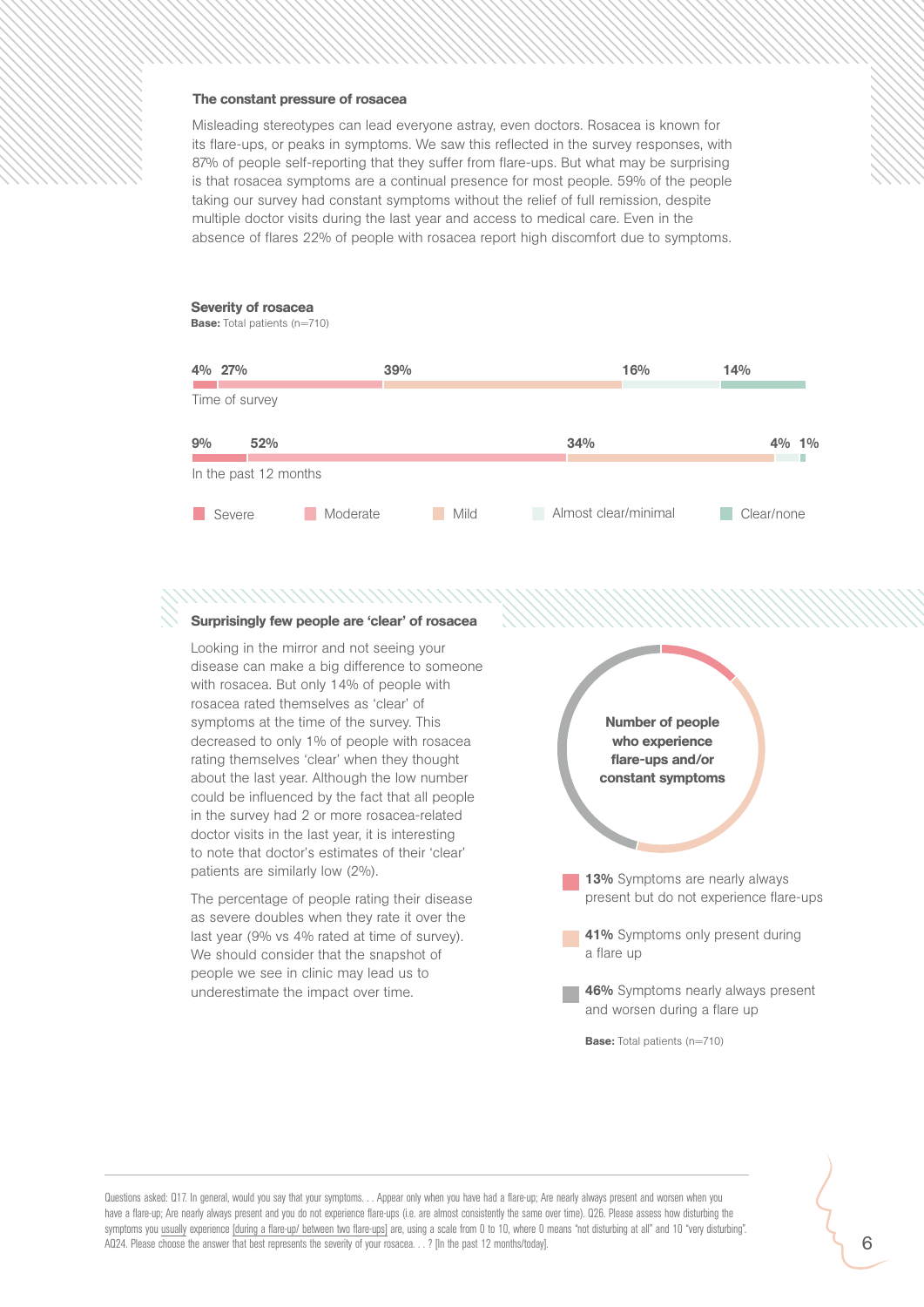**He kind of shrugged it off**. OK, he probably sees worse things like peop with cancer and stuff so when I show up with my **aesthetic problem** probably sees worse things like people with cancer and stuff so when I show up with my **aesthetic problem** . .<sup>1</sup>

### 

#### Why do some people stay silent?

*Fear of being judged or fear they are to blame, may be holding some people back from talking about their burden. When you are scared of someone dismissing or rejecting you, then it can seem like the safest option is to remain silent.* 

*The natural thing to do in the circumstance is to compare against other people. The trouble with this is that there will always be someone worse off in comparison, and that doesn't mean that the problem isn't important.* 

*Limited time can mean that some doctors focus exclusively on symptoms and don't always ask about things like quality of life or burden. But this could mean a major part of living with rosacea is overlooked.*

*We need to start improving the conversation between doctors and people with rosacea so that people feel comfortable enough to talk about how they are feeling, both physically and emotionally.* 

*29%*

*felt that even their* doctors didn't take them seriously

*37%* say their **friends** 

and family did not understand *their condition*

" It might have been my fault, I didn't ask . . .<sup>1</sup>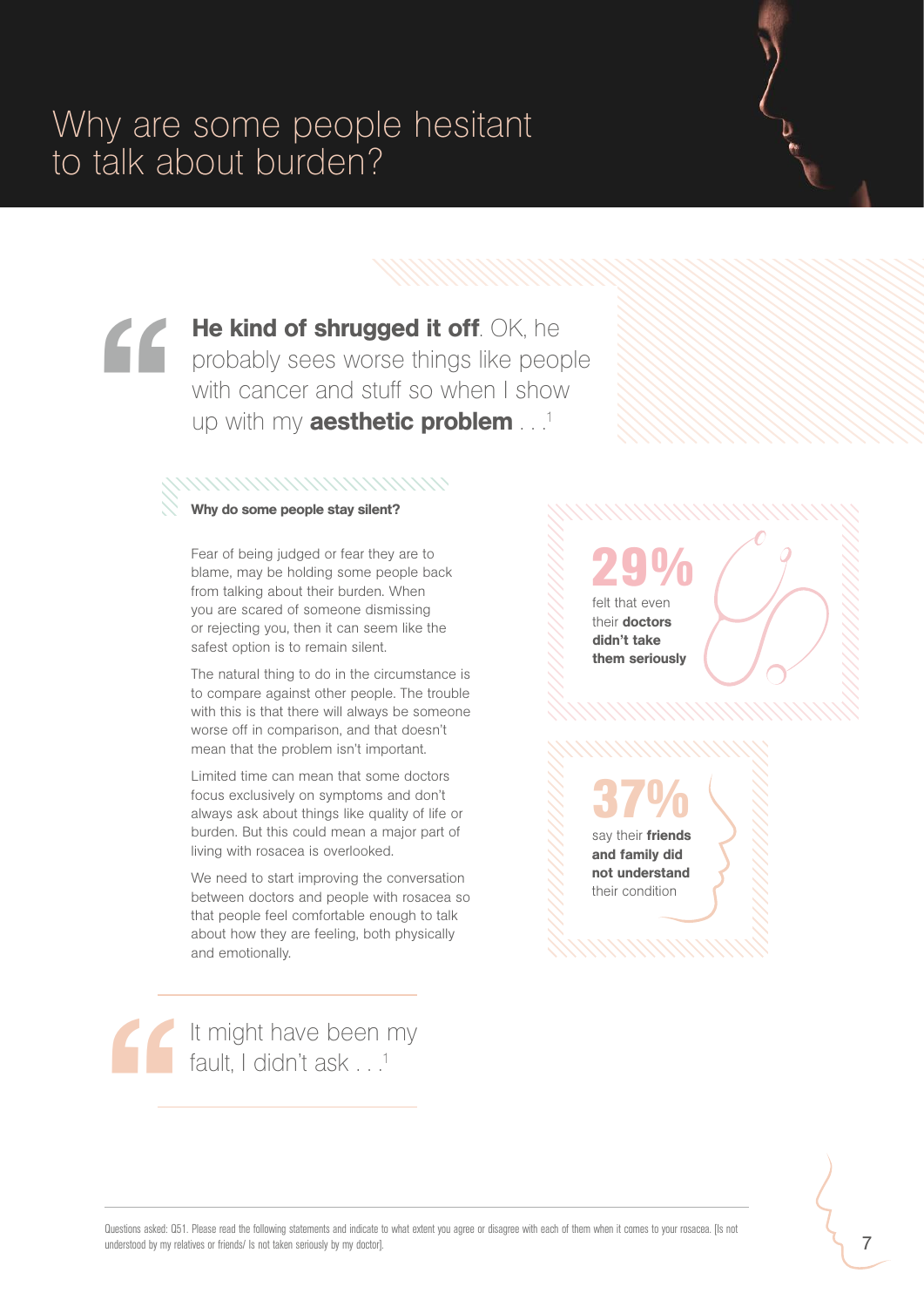

She said it was very common, some people are prone to it, this is not something I was doing wrong.<sup>1</sup>

### How can we show people with

### rosacea that they are not alone?

*People with rosacea shouldn't feel ashamed or judged when they talk about their burden, and they should know that they aren't the only ones that feel that way. Data from the survey shows that rosacea impacts the quality of life of most people with rosacea. Rosacea had at least a moderate impact on 1 in 2 people surveyed and had a very large, or higher, impact on around 1 in 3 people when measured using the DLQI.\** 

*The DLQI is the most well-known measure of quality of life in dermatology, with a high score (*>*10) indicating a very large negative impact on a person's life. But what does this actually mean? The nature of a score like the DLQI is that it's useful for quantifying and categorizing, but it's harder to connect with real life. When reading the score, try to remember the people the numbers represent and what that number could mean to someone's life.* 

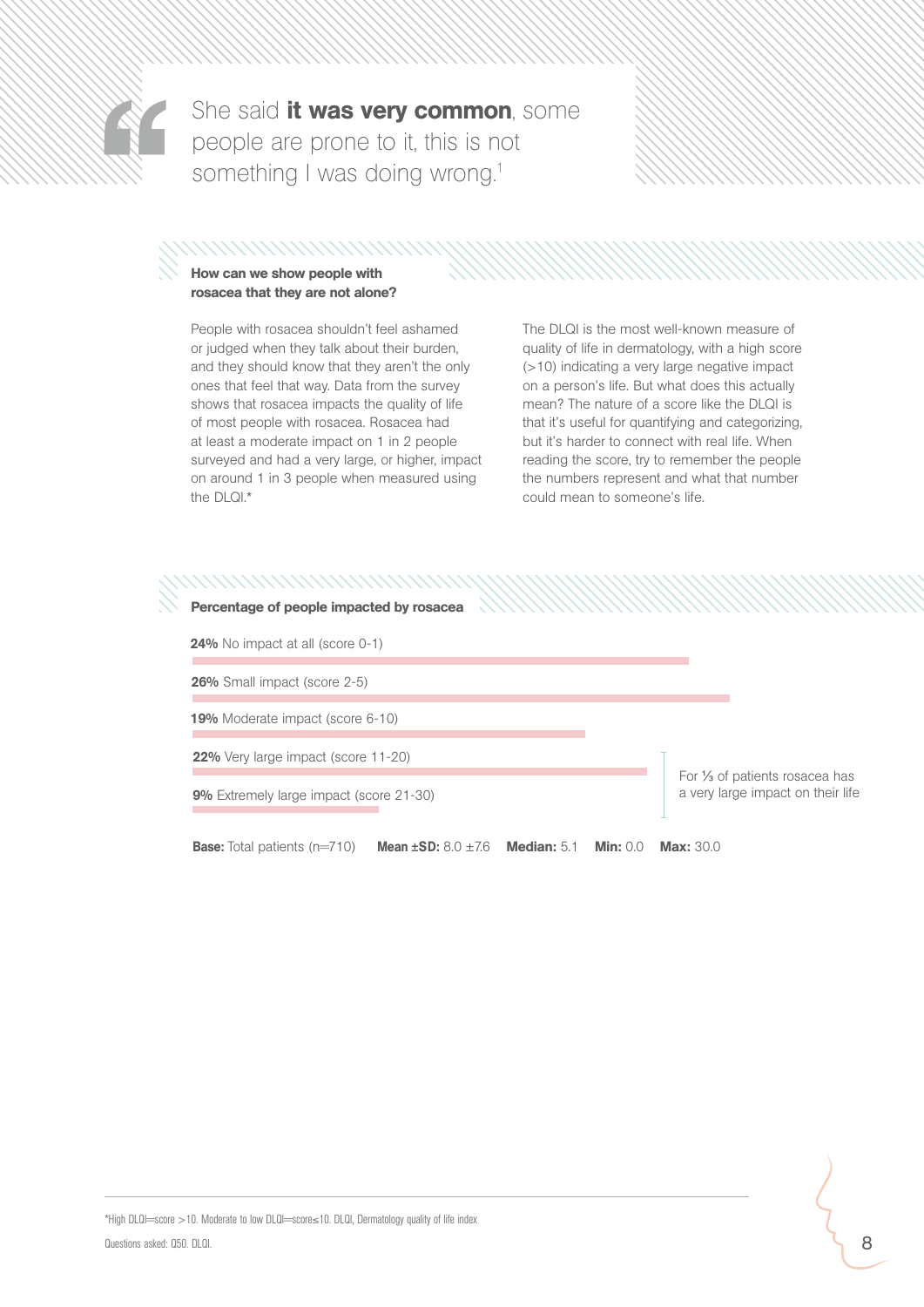

When you have an outbreak, it **affects everything**. It affects your mood, you don't want to go out and do anything. You feel ugly. You lie low.<sup>1</sup>

#### A rollercoaster of symptoms

*Rosacea is notoriously unpredictable. Symptom peaks can ambush people unexpectedly in flareups. Sometimes people will be able to identify what triggered a flare-up, sometimes it has no identifiable cause. Frustratingly, even when it is possible to identify a trigger it might be something completely unavoidable, like stress.10 You could live constantly on guard against trigger factors, but still know that whatever you do you will probably still cause a flare.* 

*The survey showed us that the lack of control with flare-ups has a strong impact on quality of life. Having any number of flares over the course of a year appears to mean a worse quality of life. Even one or two flares over a year substantially impacted quality of life (DLQI 7.6* ±*7.7 vs 2.1* ±*3.3 in people with no flare-ups p*≤*0.05), and increased the proportion of people with a high DLQI from 0 to 34%.\**

*There are real people living behind these numbers, those who are badly affected can be desperate for a cure. Someone with a high DLQI is more than twice as likely to report they are willing to trade a year or more of their life for a rosacea cure, compared to people with low–moderate DLQI (55% vs 22% p*≤*0.05).\* They are also more willing to pay a substantial amount (*€*/£/US\$/CAN\$* >*100) for even an incomplete cure so long as it is sustainable (high DLQI vs low–moderate DLQI: France, Italy and Germany* € *54% vs 29%; UK £ 59% vs 22%; US US\$ 67% vs 31%; Canada CAN\$ 78% vs 46%).*

> *2x as many people with high DLQI are willing to* trade a year or more of their life *for a cure (vs people with low–moderate DLQI)*

*When we looked at the relative importance that symptoms severity, number of flares and quality of life had on willingness to pay for an incomplete cure (WTP); we found that DLQI score had by far the strongest influence. In fact, people with rosacea with a DLQI score of 11 to 20 (very large effect on the life) or with a DLQI* >*20 (extremely large effect on the life) have a relative probability of being in the higher WTP category, rather than in the lower WTP category, 8 and 18 times higher than people with DLQI score of* ≤*1 respectively. Even a low DLQI score (2–5) increased this risk by 3 compared to people with no impact on their life (DLQI* ≤*1).*

*Although symptom severity and number of flares could increase the relative probability to be in the higher WTP category rather than in the lower WTP, the increases did not reach significance. This is why we need to pay attention to the impact on people's lives, as well as addressing their symptoms.*

*We don't yet have a cure for people with rosacea; we can only consider how to best use our current resources. To improve the lives of people with rosacea we should aim to reduce flare-ups before they start - whether through maintenance therapy or simply improved medication.* 

*A big step forward has been taken with the new approach, set out in recently updated guidelines.6 Thinking about each person individually, intuitively means each symptom can be targeted with the appropriate treatment. This also means it is easier to treat multiple symptoms right from the start, giving people faster results.6,13*

\*High DLQI=score >10. Moderate to low DLQI=score≤10. DLQI, Dermatology quality of life index

Questions asked: Q18. How many flare-ups have you had in the past 12 months? Q38. How much money would you be willing to pay in a single payment to achieve a sustainable (but not complete) cure for your rosacea? Q50. DLQI. Q57. How much of your lifetime would you be willing to give up to cure your rosacea (get your face completely clear)?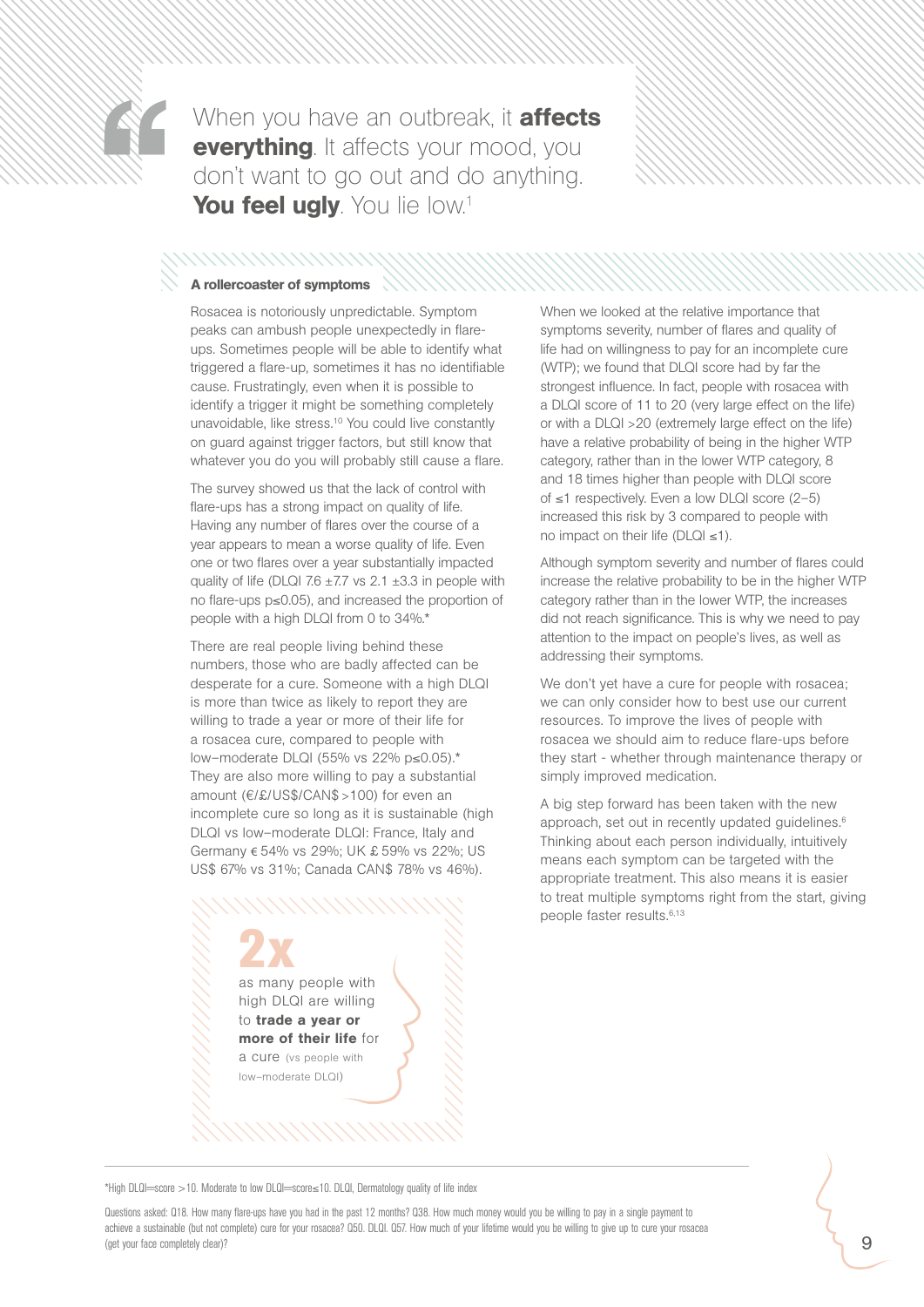" I changed diet, **avoid** spicy foods. I have to drink less alcohol in social situations with friends, to be honest sometimes **I'd rather not go** to a party.<sup>1</sup>

#### Visible through to invisible

*Part of the contradiction in rosacea is that it's a visible disease that has so many invisible effects. The burden of rosacea extends beyond the visible signs: the symptoms of rosacea also have an emotional effect.* 

*Rosacea can undermine people's confidence and alter their outlook in life. When we asked affected people how they felt about their rosacea the answers fell broadly into the three categories shown below.*

*The impact of burden goes beyond what people are feeling. To manage their symptoms, most people change their behavior and their daily lives, with 86% attempting to avoid trigger factors. You might think giving up one or two things isn't a big deal, but it can add up to something much larger. You might not miss spicy food - but what about alcohol? What about a morning coffee, or playing sports with friends? What about sunlight? Avoiding things can add up to a burden that is more than the sum of its parts: 1 in 5 people end up making substantial modifications to their daily life.* 



\*1 in 3 lost confidence=10% low self-esteem+10% embarrassment+6% insecurity+4% low confidence+3% shame, 1 in 4 felt annoyed=10% bothered+8% frustrated+6% fed up+2% angry, 1 in 10 felt dejected= 3% sad+3% depressed+1% isolated+1% exhausted+1% despair+1% defeated.

Questions asked: Q54: Among these feelings that you associate with how you feel about rosacea, which one do you associate with the most? Q28. What activities/behaviors did/do you avoid because of your rosacea? Please think of all adaptations you may have made since the diagnosis of your rosacea? Q29. How would you evaluate the level of adaptation of your behaviors / your day-to-day life because of your rosacea?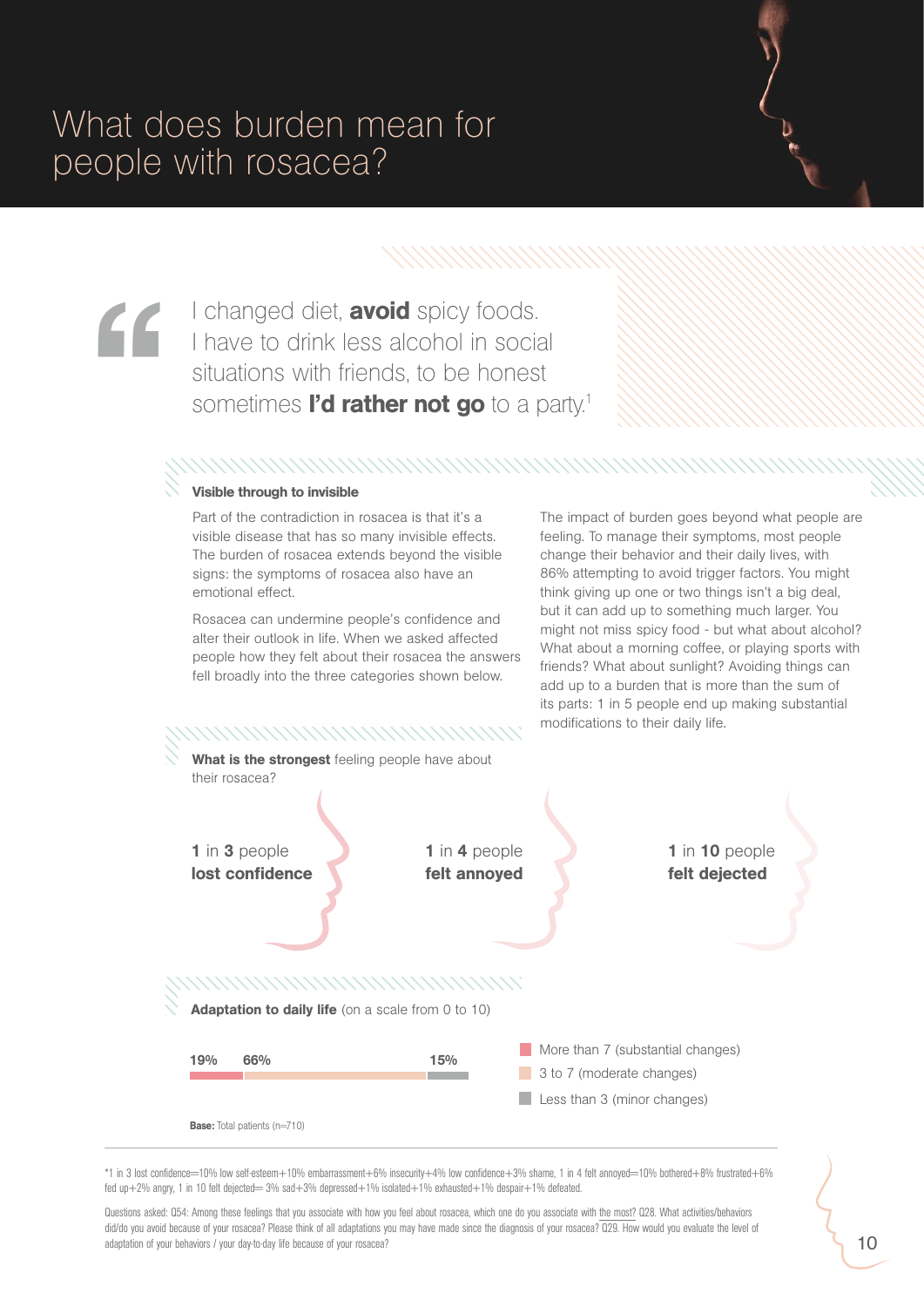

Sometimes I don't wear makeup because I work at home and then a customer does come in and I think, oh my god.<sup>1</sup>

#### Percentage of patients avoiding activities

50% *Sun exposure*

33% *Alcohol*

26% *Spicy food*

25% *Sauna*

24% *Hot climates*

21% *Make up*

21% *Cosmetics*

19% *Cold climates*

17% *Social activities*

15% *Swimming pool*

15% *Sport*

**COL** 

13% *Hot food* **Contract Contract Contract** 

12% *Hot beverages*

7% *Computer use*

6% *Gardening*

5% *Reading for long*

4% *Driving*

 $\mathcal{L}$ ۰

1% *Other activities*

14% *None***The Common State** 

Base: *Total patients (n=710)*

#### Lost time

*Avoiding things isn't the only way people with rosacea try to handle their illness. As you might expect they are also very concerned with their skin care. People with rosacea use a large variety of products on their skin: everything from moisturizers to makeup.*\*

*Those with high DLQI were significantly more likely to use every single one of the products compared to people with low–moderate DLQI. This adds up to significantly more time spent on skin care every day (30.2* ±*31.9 minutes for people with high DLQI vs 19.6* ±*14.1 minutes for people with low–moderate DLQI p*≤*0.05).† This extra time might mean the difference between someone taking care of their skin and feeling like they need to cover it with makeup before going outside.* 

*Over a week the extra time means another hour on skin care compared to people with low–moderate DLQI. This adds up to a total of 3.5 hours a week for a person with a high DLQI.*† *Interestingly, this extra hour is consistent for both men and women; although, women tend to spend longer on average, the difference may not be as large as you might expect.*

#### *NNNNNNNNNNNN*

#### Time spent on daily skin care routine (mins)

|                                 | <b>MALE</b>   | <b>FEMALE</b> |
|---------------------------------|---------------|---------------|
| $DLO$ $>10$                     | $26.4 + 34.1$ | $33.1 + 29.9$ |
| $DLQI \leq 10$                  | $17.5 + 11.8$ | $20.5 + 14.8$ |
| Increased time<br>for $DIQI>10$ | 8.9 mins/day  | 12.6 mins/day |

\*Products include: anti-aging, dark spot corrector, foaming cleanser or soap, non-foaming cleanser, moisturizer, anti-acne/blemish product, pore minimizer, scrub/exfoliator, oil/skin control product, makeup remover, tinted moisturizer/BB cream, sunscreen, self-tanning, eye care, lip care, skin-lightening product, foundation, make-up powder, calming/repairing/anti-redness, deep-cleansing wash 1High DLQI—score >10, moderate to low DLQI—score≤10. DLQI, Dermatology quality of life index; ER, emergency room.

Questions asked: Q28. What activities/behaviors did/do you avoid because of your rosacea? Please think of all adaptations you may have made since the diagnosis of your rosacea? Q8a. On average how long do you spend on your skin care routine each day in total? Q8C. In your skin care routine, how frequently do you personally use the following facial skin care products? Q50. DLQI.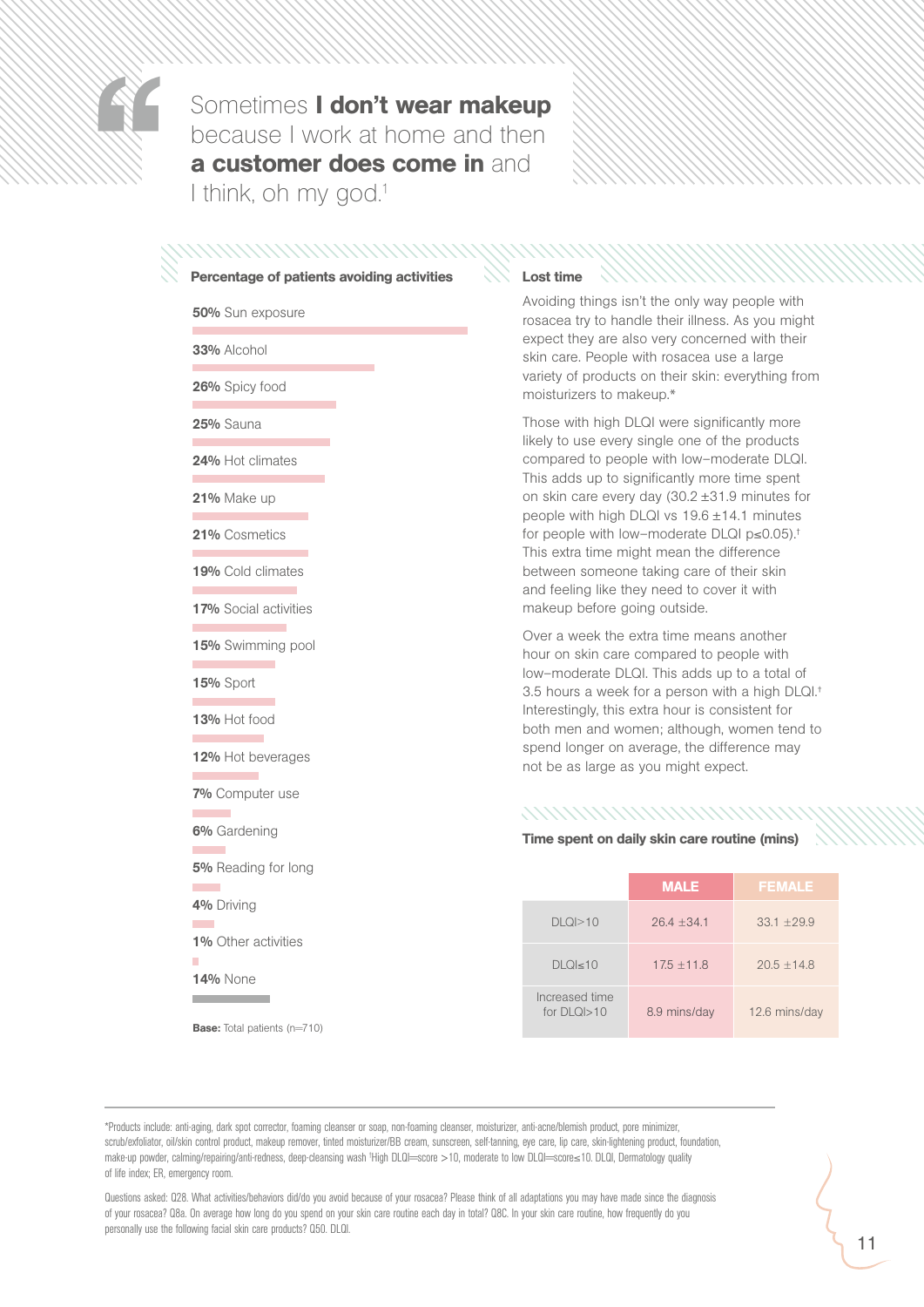# How far does burden spread in society?

When it was really bad, **I took a sick** leave sometimes but this is not how you make friends at work. It was very difficult when I still worked in public at the time.<sup>1</sup>

#### The burden butterfly effect

*The emotional impact of rosacea and medical economics are rarely discussed in the same conversation - but the two may be related. People do not live in a vacuum, a change in one person can also affect those around them.* 

*The burden of rosacea can follow people into their work. More than 1/2 of those with rosacea who worked in the past 7 days (55%) report that their health problems affect their work productivity (score rated as* ≥*3/10). This might be something constantly simmering in the background, like confidence being undermined; or it can be something very noticeable, like forcing people to take days off work. People with high DLQI miss twice as many days of work, school or university per year because of rosacea vs those with low– moderate DLQI (8.2* ±*12.4 vs 3.0* ±*13.4 p*≤*0.05).\**

Number of patients visiting the ER in the past year varied from 13-26% in **the past year varied from 13-26% in** different countries different countries

,,,,,,,,,,,,,,,,,,,,,



#### A person's individual burden may even impact medical resourcing

*The influence of burden extends beyond an individual's personal productivity, impacting medical resourcing. When you feel like your disease is controlling your life the natural thing to do is to visit your doctor. This means that high DLQI people visited doctors more than twice as often in the past year as people with low– moderate DLQI (9.9* ±*10.6 vs 4.4* ±*3.2 visits per year p*≤*0.05).\* In fact having a high DLQI had a stronger influence on number of doctors' visits than either severity or number of symptoms.*

*Surprisingly, 18% of people with rosacea had visited an ER (emergency room) for their rosacea. This varied country-to-country from 13% (France) to 26% (UK and Italy). No matter which country you live in, having people with rosacea being driven, through frustration or desperation, into using the ER is not ideal for the person or the hospital.*

**A** few different things seem to force people to seek **risiting the ER in** *help in the ER. People with high DLQI visit the ER much more: almost half (47%) had visited in the last year compared to 5% of those with low to moderate DLQI.\* Severity and gender also seem to be factors: 80% of males with severe rosacea had visited the ER compared to 40% of females with severe rosacea.*

> *When we looked at the influence of these different factors, quality of life came out as the strongest predictor of ER visits, even compared to severity.*

\* High DLQI=score >10, moderate to low DLQI=score≤10. DLQI, Dermatology quality of life index; ER, emergency room

Questions asked: AQ45. During the past seven days, how much did your health problems affect your productivity while you were working? Q47. In the past 12 months, how many days of [work/school/university] did you miss because of your rosacea? Q33. How many visits related to your rosacea did you have during the past 12 months with each of the following healthcare professionals (HCPs)? [A dermatologist/A general practitioner/A nurse/An ophthalmologist/A plastic surgeon/A psychiatrist or psychologist/Another HCP (please specify)]. S3. Please indicate your gender. Q50. DLQI. Q34. In the past 12 months, how many times did you go to emergency room (ER) in relation to your rosacea?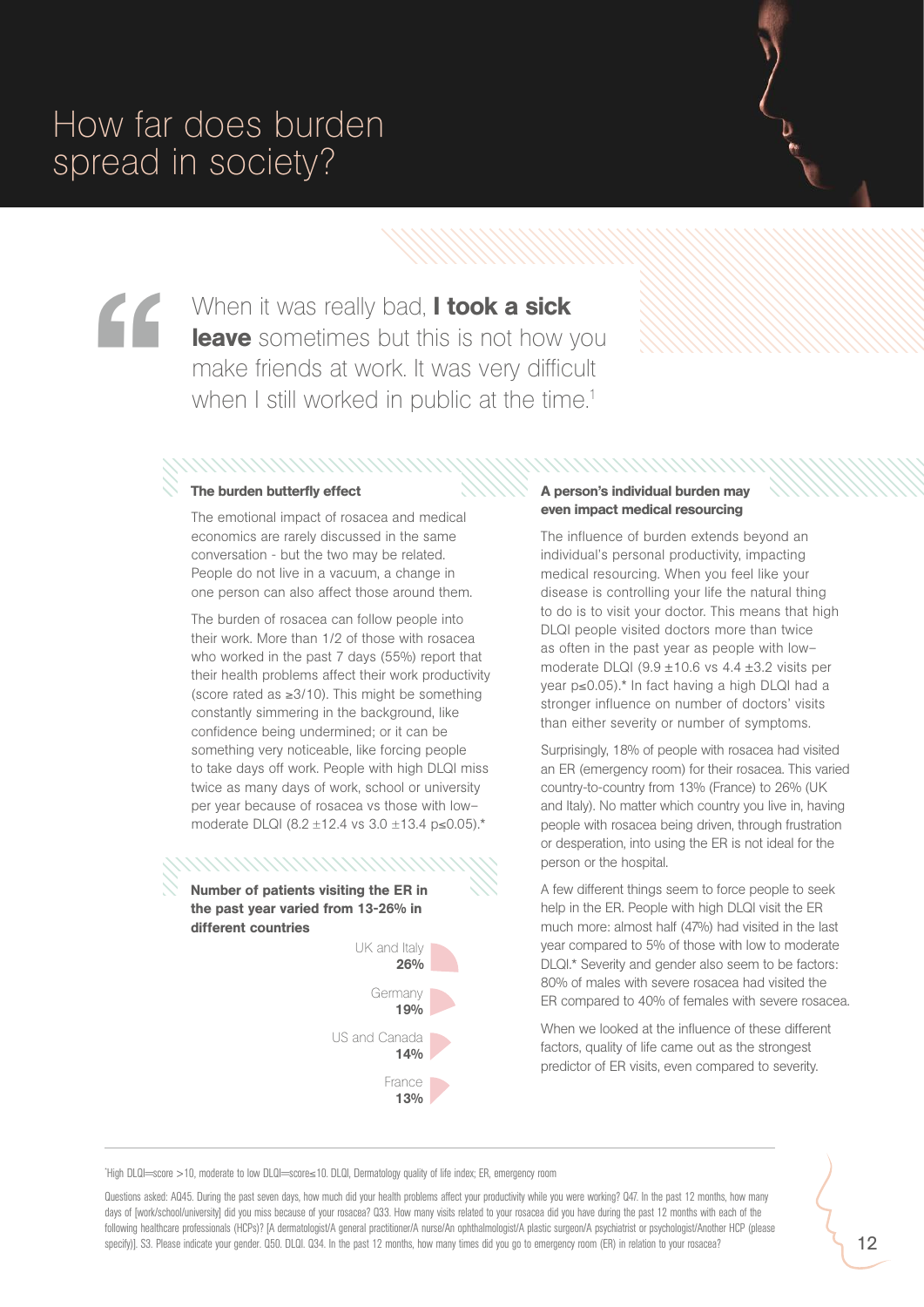## Can aiming for 'clear' lighten the burden of rosacea?

# I know how to treat it, and I don't give rosacea that power over my life.<sup>1</sup> "

#### 

#### Is there a 'clear' effect?

*Base: Total patients (n=710)*

*A previous study found people who reached 'clear' (IGA 0) had significantly better quality of life compared to people who are 'almost clear' (IGA 1). But does reaching 'clear' always relieve the burden of rosacea, or is it a bit more complicated? Studies in acne have shown us that even if we resolve the visible signs and symptoms of a disease, changing a person's emotional state can be difficult or take longer than you might expect.14*

Impact on life vs rosacea severity at time of survey

*Intuitively, we all know that the worse someone's rosacea is the more likely they are to have a high burden. Just like it is also obvious that for some people, even low levels of symptoms can also cause high burden. This is exactly what our survey showed.* 

*When we looked at DLQI and rosacea severity we saw that severity did appear to correlate with quality of life. However, as we previously mentioned a high impact on life isn't limited to people with severe rosacea. For example, almost half of the people with mild rosacea had at least a moderate effect on their quality of life and 23% a very large or extremely large effect on their quality of life.*



#### The burden of disease can be high irrespective of symptom severity

\*High DLQI=score >10. Moderate to low DLQI=score≤10. DLQI, Dermatology quality of life index; IGA, Investigator's global assessment

Questions asked: Q50. Dermatology life quality index (DLQI). Q24.3. Please choose the answer that characterizes best the severity of your rosacea today?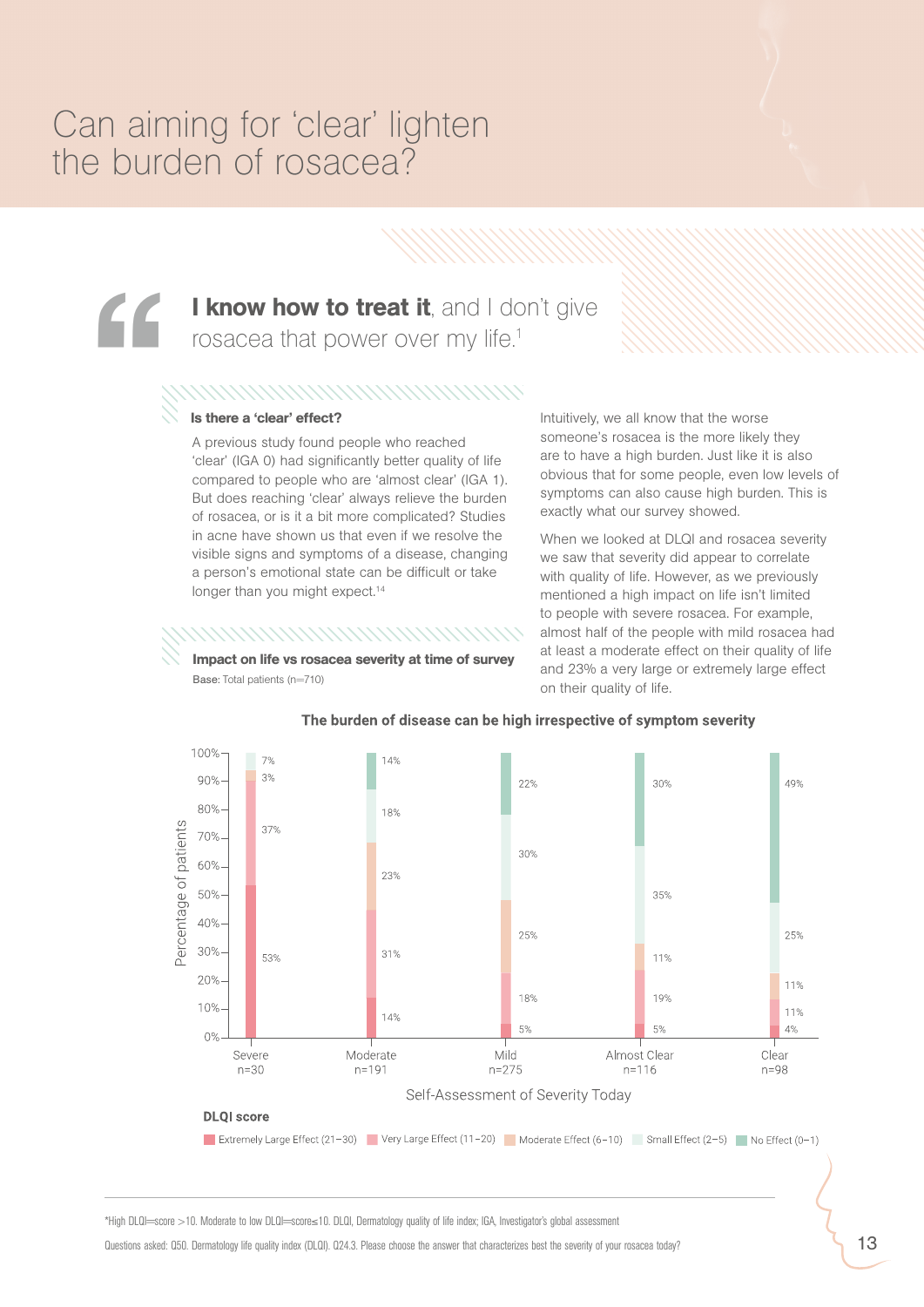

I was **very satisfied** because I have found a person that seems trustful, who gave me a treatment that works so far.<sup>1</sup>

*As you might expect, reaching 'clear' appears to minimize the impact of rosacea as measured by DLQI. No person who was 'clear' over the last year had a high DLQI.\* We also looked into other wider measures of burden: like behavior modification, time missed from work, and willingness to pay for a cure. We found that people who were 'clear' had the lowest burden in 17/20 aspects.*†

#### The 'clear' quality of life difference

*If you put yourself in the shoes of someone with rosacea, you can see why having 'almost clear' isn't always good enough. It might only take one bump appearing on your face to upset your day. The extra step of reaching 'clear' can make a big difference to people who are able to achieve it. Achieving 'clear' (IGA 0) relieves the impact on quality of life (DLQI of* ≤*1) for 1 in 2 people, significantly more than 'almost clear' (IGA 1); (49% vs 30% p*≤*0.05). Although this isn't a perfect cure (psychological and emotional after effects may take time to resolve), it is a significant step forwards.*

*'Clear' may also mean rosacea controls each person's life less. People who were 'clear' were significantly less likely to be forced into modifying their daily behavior vs people who were 'almost clear' (21% vs 16% p*≤*0.05). They also showed a trend towards shorter duration of the last reported flare-up vs people who were 'almost clear' (7.4 days* ±*14.2 vs 8.8 days* ±*12.4 p=NS). Other studies have also found a 'clear' effect on flare-ups. People who reached 'clear' had a longer time to flare and when they did get a flare it responded more quickly to treatment compared to 'almost clear'.4*

#### A 'clear' butterfly effect

*Earlier we mentioned how burden ripples out from individual people and affects society. We wanted to know if achieving 'clear' would have a reverse effect. The survey found that getting to 'clear' may lighten the impact on productivity and relieve the pressure on medical resourcing. People who are 'clear' tend to say that their health problems* 

*have no effect (rated* ≤*2 out of 10) on their work productivity vs those who were 'almost clear' (72% vs 56% p=NS). People who were 'clear' tended to have a lower number of doctor visits vs those who were 'almost clear' in the last year (4.8* ±*5.3 vs 5.7* ±*7.5 per year p=NS).*‡

*Every 100 people who are 'almost clear' contribute an extra 90 doctor visits a year vs people who are 'clear'.*‡

<sup>\*</sup>High DLQI=score >10. Moderate to low DLQI=score≤10. † Q8a, 14a, 14b, 18, 19, 23, 25, 26a, 26b, 28, 29, 33, 34, 38, 42, 45, 46, 48, 50 and 57. **‡** Doctor visits include consultations with: dermatologists, GPs, nurses, ophthalmologists, plastic surgeons, psychiatrists/psychologists, aromatherapists, bariatric specialists, pharmacists, neurologists, pulmonologists, rheumatologists, gynaecologists, ENT specialists, physiotherapists, anaesthetists and osteopathic physicians/surgeons. DLQI, Dermatology quality of life index

Questions asked: Q50. Dermatology life quality index (DLQI). Q24.3. Please choose the answer that characterizes best the severity of your rosacea today? AQ28. What activities/behaviors did/do you avoid because of your rosacea? Q19. What was the duration of the last flare-up in days? Q45. During the past seven days, how much did your health problems affect your productivity while you were working? (no effect=score ≤2/10). Q33. How many visits related to your rosacea did you have during the past 12 months with each of the following healthcare professionals (HCPs)? [A dermatologist/A general practitioner/A nurse/An ophthalmologist/A plastic surgeon/A psychiatrist or psychologist/Another HCP (please specify)].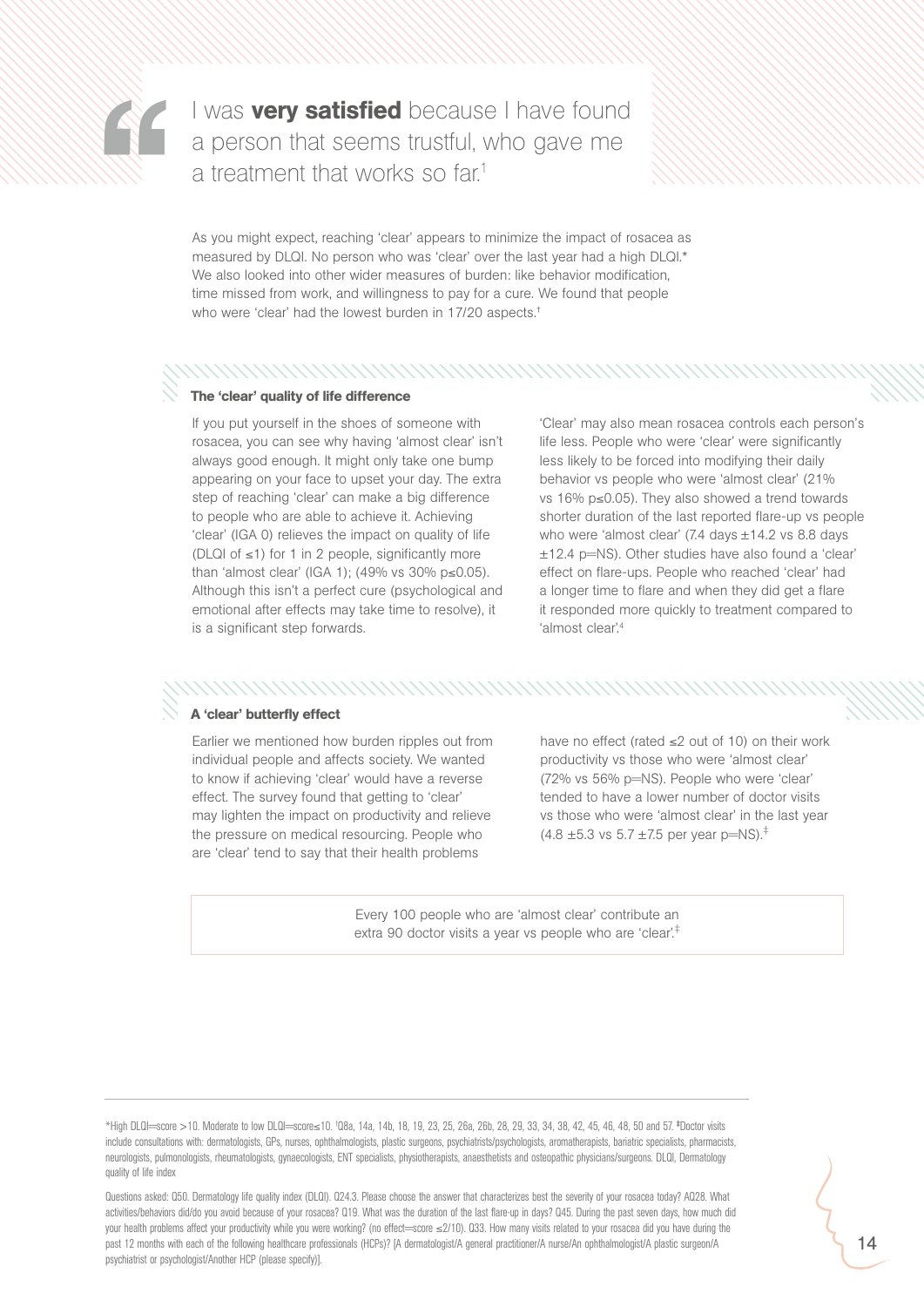### What can we do to improve the lives of people with rosacea?

# I felt like I had a diagnosis, an<br>explanation and a reassurance<br>NHAMANANANANANANANANANANAN<br>Let's start talking<br>People with rosacea are forced to invest their time, explanation and **a reassurance**.<sup>1</sup>

#### Let's start talking

*People with rosacea are forced to invest their time, energy and money into managing a disease most are not able to control. In fact, 82% of people with rosacea feel that their rosacea is not totally controlled. Ultimately, rosacea is a subjective and entirely individual experience. We need to work hard on putting aside our preconceptions and listen with fresh ears every time someone comes to us.*

### *MMMMMMMMMWW*

Patient perception on symptom impact vs doctor

*The below calculation is: Patient's rate – Physician's rate*  This allows us to see if physicians underestimate or overestimate impact in comparison to the patients' perception

*There is still a considerable mismatch between what people with rosacea are feeling and what doctors are hearing. Doctors can overestimate the impact of symptoms and signs typically associated with rosacea, but underestimate less visible or wellknown symptoms. The impact of pain and itching are consistently underestimated by physicians of every country surveyed. It is easy to focus on what we can see: someone else's pain is intrinsically hard to understand.* 

*Despite these difficulties and the challenge of limited consultation time, it's important we don't overlook the invisible impact of rosacea. Our analysis showed that quality of life, not symptom severity, has the main influence on number of ER or doctor visits.\* Additionally, it also has the strongest influence on willingness to pay, compared to the other predictors considered. We should keep in mind the natural response to focus on the visual and try to correct for it in conversation.*



\*Doctor visits include consultations with: dermatologists, GPs, nurses, ophthalmologists, plastic surgeons, psychiatrists/psychologists, aromatherapists, bariatric specialists, pharmacists, neurologists, pulmonologists, rheumatologists, gynaecologists, ENT specialists, physiotherapists, anaesthetists and osteopathic physicians/surgeons.

#### IGA, Investigator's global assessment

Questions asked: Q24.3. Please choose the answer that characterizes best the severity of your rosacea today? Q34. In the past 12 months, how many times did you go to emergency room (ER) in relation to your rosacea? Q33. How many visits related to your rosacea did you have during the past 12 months with each of the following healthcare professionals (HCPs)? [A dermatologist/A general practitioner/A nurse/An ophthalmologist/A plastic surgeon/A psychiatrist or psychologist/Another HCP (please specify)].Q38. How much money would you be willing to pay in a single payment to achieve a sustainable (but not complete) cure for your rosacea? Q23. On a scale from 0 to 10, how would you rate the level of impact on your quality of life of you experienced in the past 12 months? Q19. Please consider your rosacea patients seen twice a year or more. How would you rate the impact of each of these symptoms on their quality of life? Q25 Generally speaking would you say that your rosacea is controlled? Q50. DLQI. Q21. Symptoms in the past 12 months.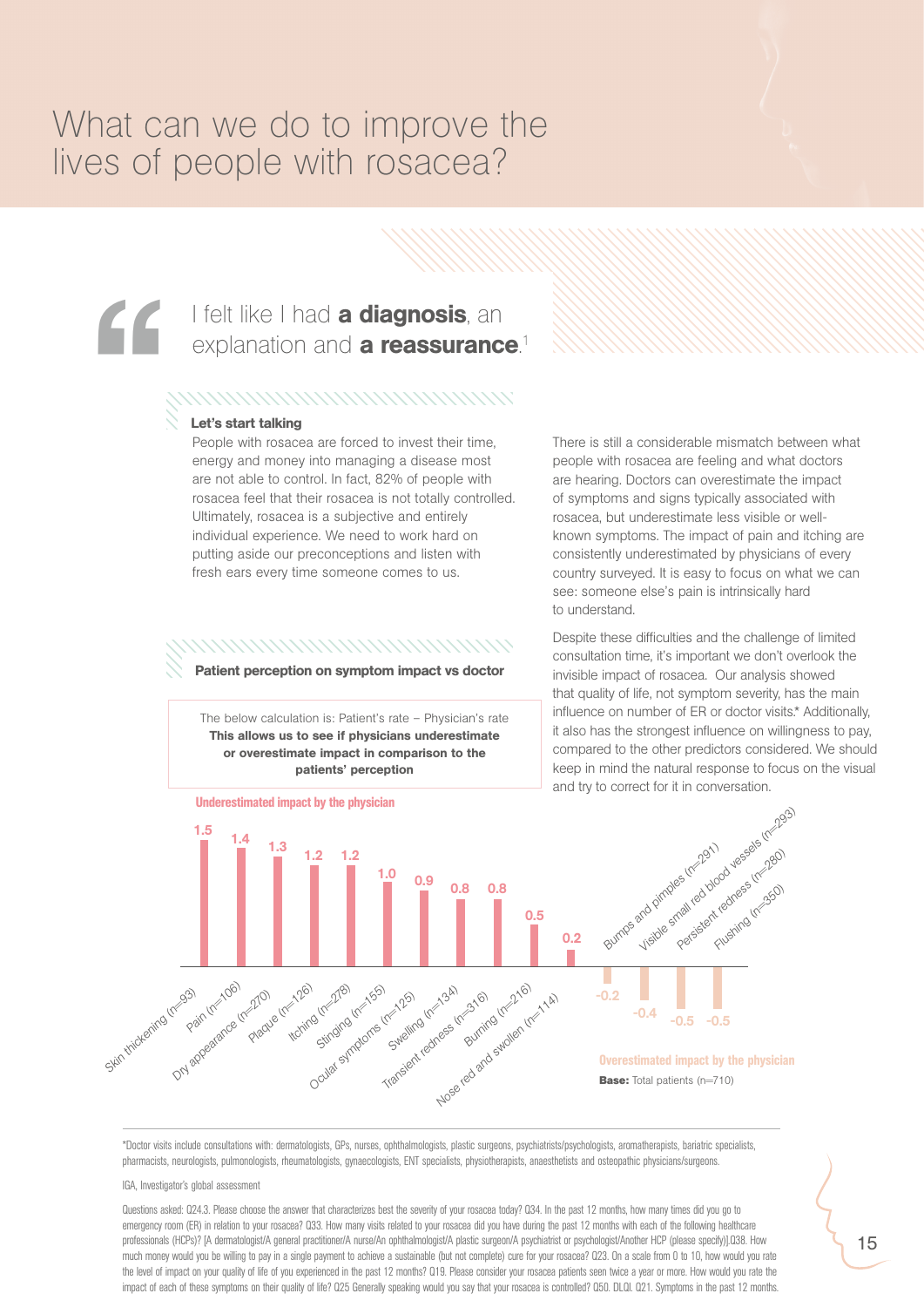

Rosacea is a *lifelong journey* I have to face... and as long as I manage it, it should have minimal impact on me.<sup>1</sup>

|                                               | <b>CLEAR</b>           | <b>ALMOST CLEAR</b>     | <b>MILD</b>             | <b>MODERATE</b>         | <b>SEVERE</b>          |  |  |
|-----------------------------------------------|------------------------|-------------------------|-------------------------|-------------------------|------------------------|--|--|
| <b>Psychosocial impact</b>                    |                        |                         |                         |                         |                        |  |  |
| <b>DLQI</b>                                   | 4.4 $\pm$ 6.3 (n=98)   | 6.1 $\pm$ 6.6 (n=116)   | 7.1 $\pm 6.6$ (n=275)   | $10.6 \pm 7.9$ (n=191)  | 19.5 $\pm$ 7.1 (n=30)  |  |  |
| % report no impact on $QoL$ ( $DLQI \leq 1$ ) | $50\%$ (n=48)          | $30\%$ (n=35)           | $22\%$ (n=59)           | 14% ( $n=26$ )          | $0\%$ (n=0)            |  |  |
| Time spent on daily skin care (min)           | $20.4 \pm 16.1$ (n=98) | $21.6 \pm 18.3$ (n=116) | $21.3 \pm 15.3$ (n=275) | $24.5 \pm 27.8$ (n=191) | 40.5 $\pm$ 41.5 (n=30) |  |  |
| % who do not modify their behavior            | $21\%$ (n=21)          | $16\%$ (n=19)           | $13\%$ (n=36)           | 11% (n=20)              | $10\% (n=3)$           |  |  |
| Societal impact                               |                        |                         |                         |                         |                        |  |  |
| Number of HCP visits*                         | 4.8 $\pm$ 5.3 (n=98)   | $5.7 \pm 7.5$ (n=116)   | $5.8 \pm 6.3$ (n=275)   | $7.0 \pm 7.8$ (n=191)   | $9.2 \pm 8.1$ (n=30)   |  |  |
| Productivity impact (0-10)                    | $2.2 \pm 2.8$ (n=57)   | $2.9 \pm 2.7$ (n=71)    | $3.4 \pm 2.6$ (n=175)   | $4.3 \pm 2.9$ (n=127)   | $5.6 \pm 2.7$ (n=23)   |  |  |
| % report no effect on productivity            | 72% (n=41)             | 56% (n=40)              | $42\%$ (n=74)           | $35\%$ (n=45)           | $22\%$ (n=5)           |  |  |

#### It is time for a change

*If we want to improve outcomes, we need to start talking about both the burden of rosacea and whether people are satisfied with their current treatment.5–7*

*Sometimes this might mean asking direct questions: how does your rosacea affect you day-to-day, do you feel like it is holding you back from things you would like to do, are you happy with your current treatment? Sometimes this might mean reacting to the information: if they say they have to put on makeup every day, ask if this bothers them. Sometimes this may be just listening to what the person has to say.* 

*Finding the right treatment will always be part of a doctor's role. The top three topical treatments for high satisfaction, from this survey, were ivermectin (45%), brimonidine (41%) and oxymetazoline (40%).† While the top ranking systemic treatments were oral minocycline (50%), modified release doxycycline (47%) and immediate release doxycycline (43%).† We asked people who were 'clear' how many treatments they were currently using: most were using only one (82%), but a notable amount were using 2 or more (18%).* 

*The profound impact on the lives of people with high burden means that they need help in a timely manner. We need to identify these people, so we* 

*can begin tailoring treatment to individual needs and accelerate their treatment to provide faster relief.6–8,12 Demographics from the survey may give us a head start here. High DLQI people were typically younger and significantly more likely to be working, in every country surveyed.*‡  *They were also more likely to be male, and have stinging and burning skin sensations compared to their low–moderate burden counterparts.*‡ *This shows how stereotypes can mislead us. The impact of rosacea is often thought of as a women's problem, but it is a misconception to think men do not care or suffer less. Future investigation into contributing risk factors of high burden may reveal more markers and insights that can be used in clinical practice.*

*Like other studies, our survey suggests that 'clear' has considerable benefits compared to 'almost clear'.3* 'Clear' is the ultimate goal for people with rosacea. *People who are 'clear' are the most likely to have no impact on their quality of life, no matter what country they are from. Having said that, we should be cautious about thinking of 'clear' as a complete cure. Even if it was possible for every person to reach 'clear', people are a bit too complex for a 'one size fits all' solution.*  What is likely however, is that by aiming for 'clear' (IGA 0) we can help free more people from their burden of rosacea.4

*Review people's existing burden of rosacea and ensure treatment approach aims for 'clear' (IGA 0).*

\*Doctor visits include consultations with: dermatologists, GPs, nurses, ophthalmologists, plastic surgeons, psychiatrists/psychologists, aromatherapists, bariatric specialists, pharmacists, neurologists, pulmonologists, rheumatologists, gynaecologists, ENT specialists, physiotherapists, anaesthetists and osteopathic physicians/surgeons. 1High satisfaction—score ≥8/10. Treatments with <10 users excluded. ‡High DLQI—score >10. Moderate to low DLQI—score≤10. IGA, Investigator's global assessment

Questions asked: Q50. DLQI. S1. You are [male/female]. S2. How old are you? Q8a. On average how long do you spend on your skin care routine each day in total? AQ28. What activities/behaviors did/do you avoid because of your rosacea? Q33. How many visits related to your rosacea did you have during the past 12 months with each of the following healthcare professionals? Q45. During the past seven days, how much did your health problems affect your productivity while you were working? (no effect= score ≤2/10). S5. Amongst the treatments below, which ones have you taken in the past 12 months that were prescribed by your doctor for your rosacea? Q31. On a scale from 0 to 10, how would rate your satisfaction towards your treatment? Q21. In the past 12 months, have you experienced these symptoms?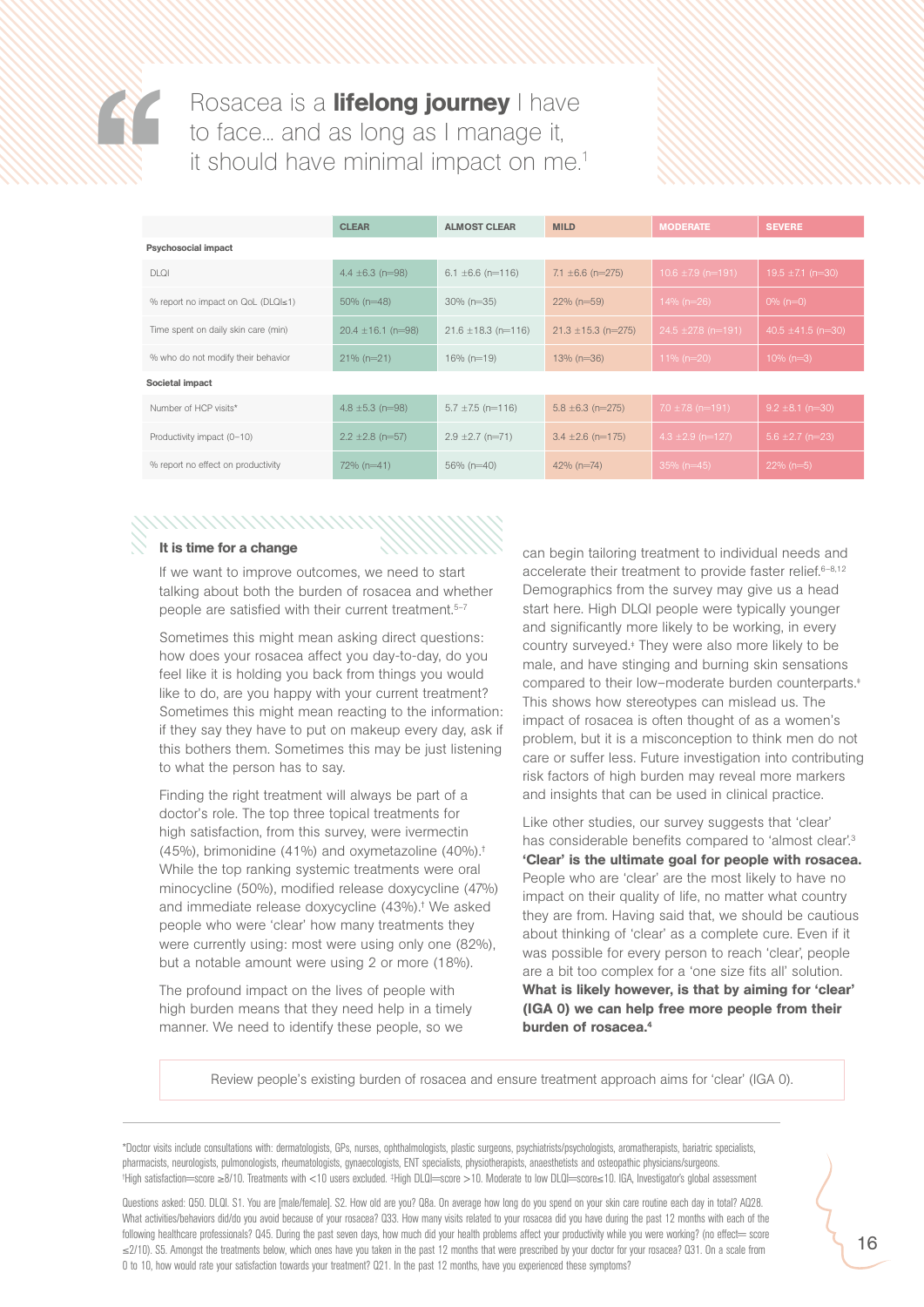### **DDendix**

#### Methods

#### Data for this report was collected in two stages:

- **•** *Qualitative stage: telephone interviews, covering 21 patients in 1 hour in depth interviews*
- **•** *Quantitative stage: self-administered online survey, covering 554 doctors and 710 patients*

Participants were recruited using the Kantar online panel *from France, Germany, Italy, UK, Canada and the US. In order to maximize the sample size no quota was set up. Therefore,* the sample is not representative *of the rosacea population in each country; consequently, the results of this study could be affected by selection bias and cannot be inferred to the whole rosacea population.* 

#### 

- Quantitative stage inclusion criteria for patients:
	- **•** *18 to 70 years old*
	- **•** *Affected by rosacea*
	- **•** *Have been diagnosed by a doctor (declarative)*
	- **•** *Have taken a treatment prescribed by a doctor for rosacea in the past 12 months*
	- **•** *Visited a doctor at least twice in past 12 months*

### *MMMMMMMMMMM*

#### Quantitative stage inclusion criteria for doctors:

- **•** *Dermatologists or GPs (in Canada and UK)*
- **•** *25 to 70 years old*
- **•** *At least 2 years of practice*
- **•** *At least 50% of their time spent in direct patient care*
- **•** *At least 40 patients seen per month (15 for the GPs)*
- **•** *Minimum number of rosacea patients per month:*
	- **•** *40 in US*
	- **•** *30 in Canada*
	- **•** *20 In Germany and UK*
	- **•** *10 for France and Italy*
	- **•** *10 for the GPs (in all countries)*

#### **•** *Personally initiate therapy for patients suffering from rosacea*

#### Regression models

*Regression models were used to evaluate the association between DLQI, severity of rosacea (at time of survey) and number of flares on: willingness to pay to achieve a sustainable but incomplete cure, number of doctors' visits and number of ER visits.*

- **•** *In the case of the willingness to pay analysis, the country specific variable was divided into 3 classes (lower than the median n=107, equal to the median n=141 and higher than the median n=261). Then a multinomial regression model was estimated: regressing the 3 classes against DLQI, severity of rosacea (at time of survey) and number of flares: results shown represent the high class relative to the low class.*
- **•** *In the cases of number of doctor visits and the number of ER visits analyses, linear regression models were estimated: regressing the number of visits against DLQI, severity of*  rosacea (at time of survey) and number of flares against the *number of visits*
- **•** *Age at interview, gender, presence of any comorbidity, occupation (employed, sick leave, not employed) and income (low, median, high) were considered as confounders of the associations for all analyses*

#### References

- 1. *Kantar Health.*
- 2. *Taieb A et al. Br J Dermatol. 2015;172(4):1103–10.*
- 3. *Taieb A et al. J Eur Acad Dermatol Venereol. 2016;30(5):829–36.*
- 4. *Webster G et al. J Dermatolog Treat. 2017;28(5):469–474.*
- 5. *Holmes A and Steinhoff M. Exp Dermatol. 2017;26(8):659–667.*
- 6. *Tan J et al. Br J Dermatol. 2017;176(2):431–438.*
- 7. *Huynh T. Am Health Drug Benefits. 2013;6(6):348–54.*
- 8. *Abram K et al. Acta Derm Venereol. 2009;89(5):488–91.*
- 9. *Del Rosso et al. J Clin Aesthet Dermatol. 2017;10(6):17–31.*
- 10. *Dirschka T et al. Dermatol Ther (Heidelb). 2015;5(2):117–127.*
- 11. *Schaller M et al. J Dtsch Dermatol Ges. 2016;14(6):17–26.*
- 12. *Steinhoff M et al. J Am Acad Dermatol. 2013;69(6):S15–26.*
- 13. *Steingold L et al. J Drugs Dermatol. 2017;16(9):909–916.*
- 14. *Kellett S and Gawkrodger D. Br J Dermatol. 1999;140:273–282.*